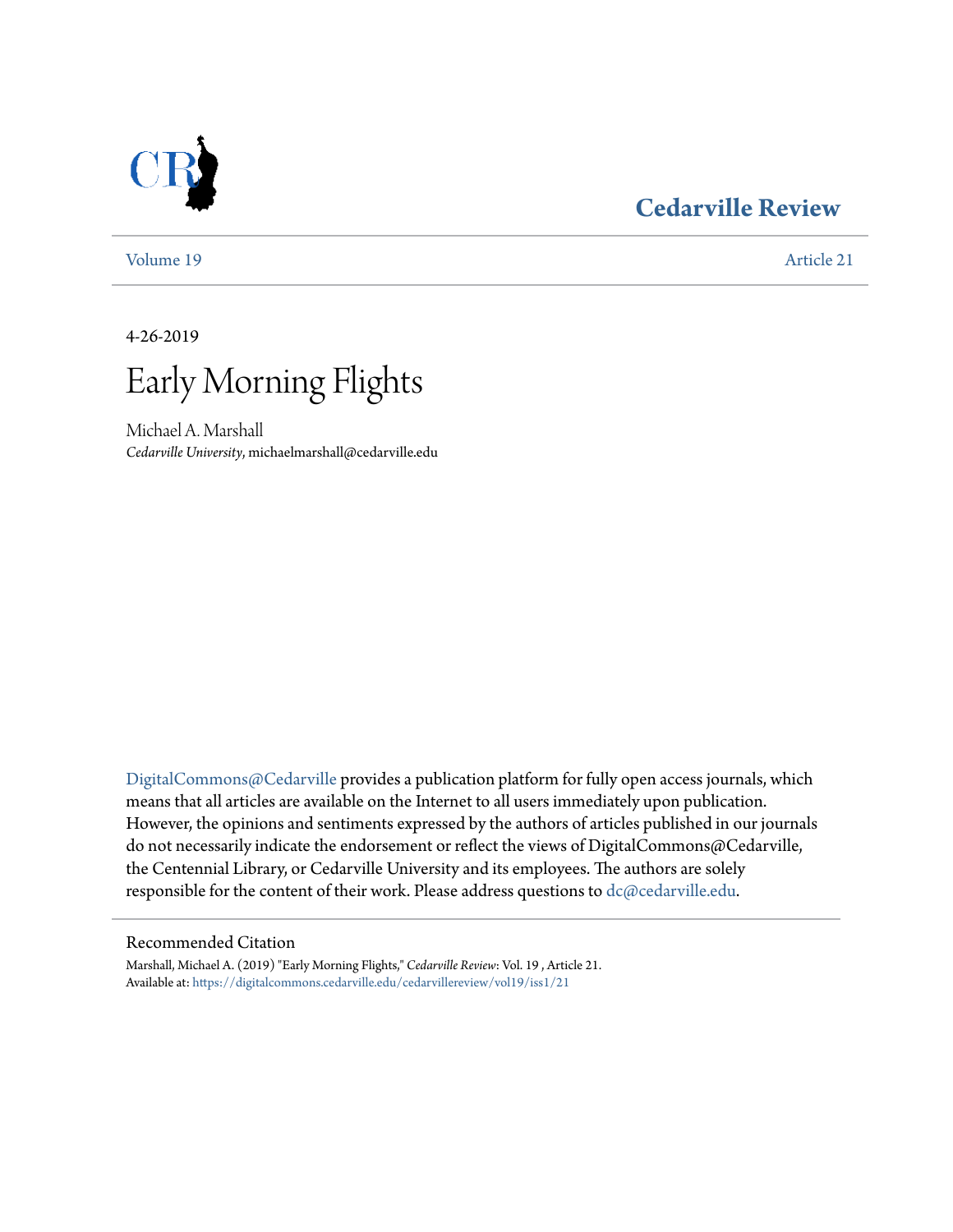# Early Morning Flights

Browse the contents of [this issue](https://digitalcommons.cedarville.edu/cedarvillereview/vol19/iss1) of *Cedarville Review*.

## **Keywords**

Cedarville, photography, Michael Marshall

## **Creative Commons License**  $\bigcirc$   $\circ$

This work is licensed under a [Creative Commons Attribution-Noncommercial-No Derivative Works 4.0](http://creativecommons.org/licenses/by-nc-nd/4.0/) [License.](http://creativecommons.org/licenses/by-nc-nd/4.0/)

## **About the Contributor (Optional)**

Michael is a Multi-age Health and Physical Education major at Cedarville University. He enjoys photography as hobby when he gets some time. He loves nature and landscape photography.

Follow this and additional works at: [https://digitalcommons.cedarville.edu/cedarvillereview](https://digitalcommons.cedarville.edu/cedarvillereview?utm_source=digitalcommons.cedarville.edu%2Fcedarvillereview%2Fvol19%2Fiss1%2F21&utm_medium=PDF&utm_campaign=PDFCoverPages)

Part of the [Photography Commons](http://network.bepress.com/hgg/discipline/1142?utm_source=digitalcommons.cedarville.edu%2Fcedarvillereview%2Fvol19%2Fiss1%2F21&utm_medium=PDF&utm_campaign=PDFCoverPages)